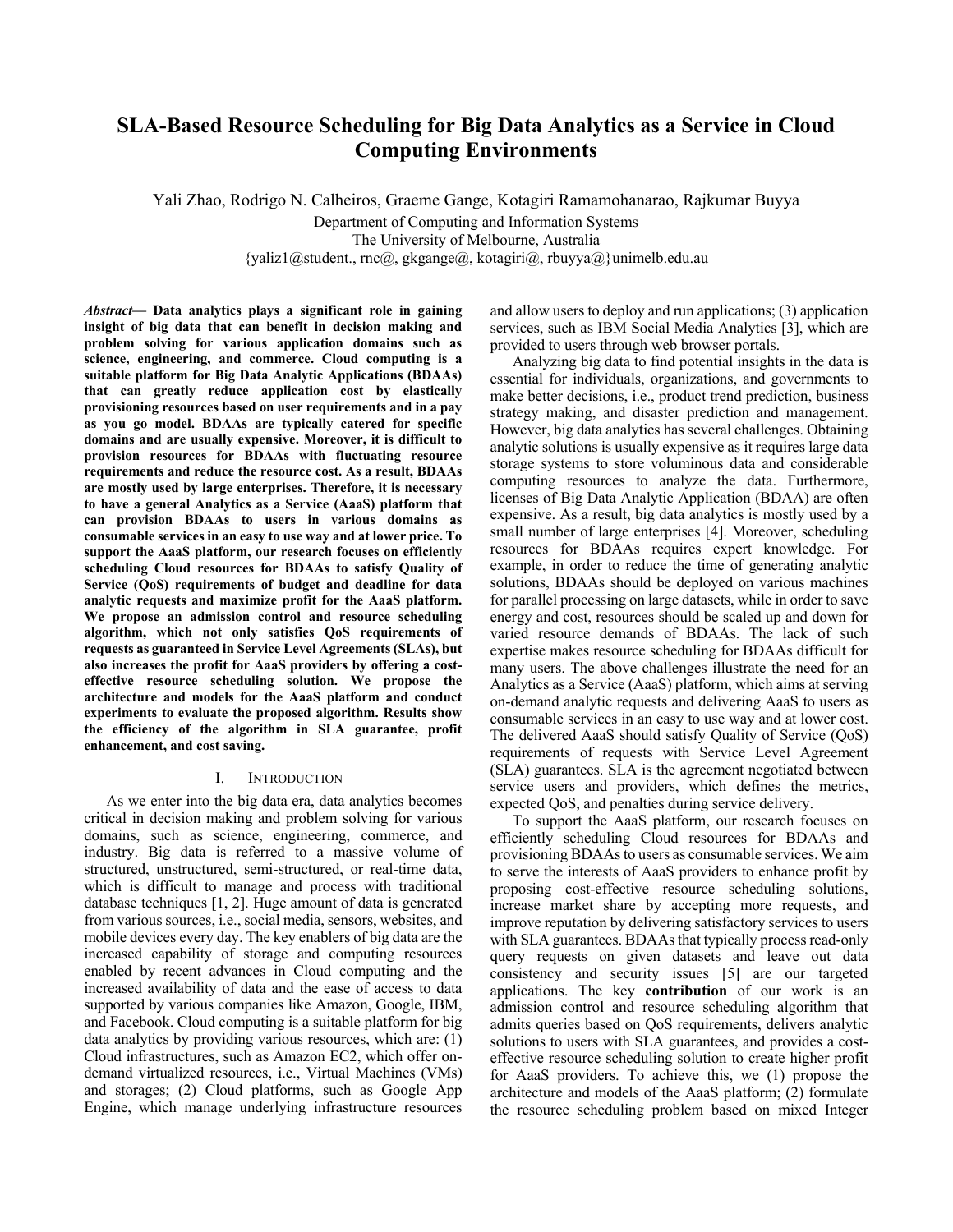Linear Programming (ILP) model [6] and propose the admission control and resource scheduling algorithm; and (3) conduct experiments to evaluate the performance of the algorithm in SLA guarantee, profit enhancement, and cost saving.

#### II. ARCHITECTURE AND MODELS

#### *A. Architecture*

We propose the architecture of the AaaS platform that provisions general AaaS to various domains of users as consumable services, as shown in Fig. 1. The architecture is composed of the following components:



Figure 1. Architecture of the AaaS Platform

**Admission controller** makes decisions about whether to accept queries submitted by users. Admission controller first searches exhaustively in BDAA registry for requested BDAAs and the Cloud resource registry for all possible resource configurations. Then, it estimates query execution time and cost as basis to decide whether to accept or reject queries. Accepted queries are submitted to SLA manager.

**SLA manager** builds SLAs for accepted queries. SLA violations not only decrease user satisfaction but also generate additional penalty cost; thus, they should be avoided.

**Query scheduler** is the core component of the AaaS platform, which makes scheduling decisions and coordinates the other components. Scheduling decisions mainly contain: (a) **resource configuration**: the scheduler decides which type of Cloud resource to use and how many to use for each resource type; (b) **VM control**: the scheduler sends VM controlling commands to the resource manager to control VMs, i.e., create VM, terminate VM, and migrate VM; (c) **BDAA selection**: the scheduler selects requested BDAA to execute a query; (d) **query execution sequence**: queries that request the same BDAA are submitted to the waiting queues of VMs running the BDAA (as queries contain deadline constraints, they are ordered for execution to avoid deadline violations); and (e) **query management**: the scheduler monitors and manages status of queries during their lifecycles. Query status can be one of submitted, accepted, rejected, waiting for execution, being executed, succeeded, and failed. Query status is monitored to allow the scheduler to take appropriate actions, i.e., send query with failed status to cost manager to generate penalty cost.

**Cost manager** manages all the cost occurred in the AaaS platform, i.e., query cost and resource cost. It also aims at providing pricing policies that can attract more users to enlarge market share and generate higher profit.

**BDAA manager** manages BDAAs provided by different BDAA providers and keeps up-to-date BDAA information.

**Data source manager** manages datasets that are to be processed. As big data has high volume, we move the compute to the data to save data transferring time and network cost.

**Resource manager** keeps a catalog of all available Cloud resources from different providers and monitors status of VMs to allow the scheduler to take actions such as terminating idle VMs at the end of billing period to save cost.

### *B. Models*

The models of the AaaS platform are shown as below:

**Query request model**: Query requests should contain the following information in query specifications: (a) QoS requirements, which contain budget and deadline to fulfill; (b) required resources to execute a query; (c) the requested BDAA; (d) data characteristics including data size, data type, and data location; (e) user who submits the query; and (f) query type, i.e., aggregation query and join query.

**Cloud resource model** contains a set of datacenters and a matrix showing the network bandwidth between the datacenters. Each datacenter contains a set of hosts and data storages that pre-store datasets. Each host contains a set of VMs.

**BDAA profile model** contains resource configurations, data processing time, data size, data type, and costs for different queries. BDAA profiles are the basis for AaaS platform to estimate query time and cost to make admission and scheduling decisions. Obtaining the profiles requires expert knowledge. Thus, BDAA profiles are assumed to be provisioned by BDAA providers and are reliable.

**Cost model** contains sub-models of resource cost, penalty cost of SLA violations, query cost (query income) that charges users for using AaaS platform, and profit that is created for AaaS platform providers. Profit is the difference of query cost and the sum of resource cost and penalty cost. Query cost has different cost policies, which are: (a) cost based on urgency of deadline; (b) proportional cost, i.e., proportional to BDAA cost; and (c) a combination of (a) and (b). Resource cost contains BDAA cost and Cloud resource cost. BDAA cost policies are: (a) fixed cost, i.e., annual contract; (b) usage period based cost, i.e., hourly basis; and (c) per request based cost. Penalty cost policies are: (a) fixed cost; (b) delay dependent cost; and (c) proportional cost [7].

## III. ADMISSION CONTROL AND RESOURCE SCHEDULING

We propose the admission control and resource scheduling algorithm that only admits queries whose QoS can be satisfied and schedules resources to execute queries with SLA guarantees to maximize the profit of AaaS providers. We adopt proportional query cost model, which calculates the query cost proportional to BDAA cost and fixed BDAA cost model, which is fixed cost under annual contract. We aim to make scheduling decision that can give 100% SLA guarantee. Thus, penalty cost of violating SLAs can be avoided if scheduling decision is well made. Since query cost and BDAA cost are fixed and penalty cost can be avoided, our goal of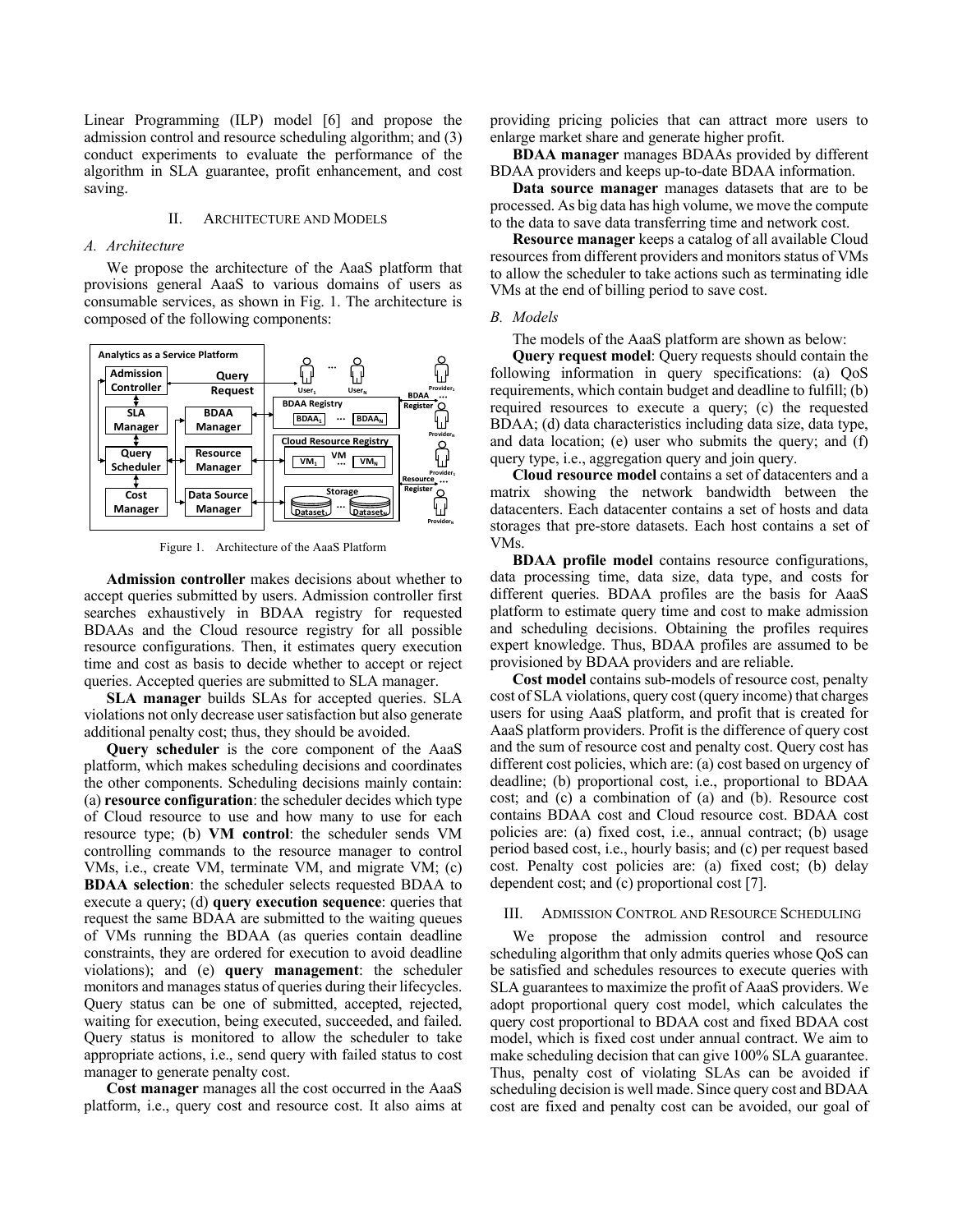maximizing profit of the AaaS providers is to minimize the Cloud resource cost.

#### *A. Admission Control Algorithm*

The admission controller makes query admission decisions. It first searches the BDAA registry to check whether a query requested BDAA exists. If the BDAA exists, admission controller obtains the BDAA profile. Based on the profile, expected execution time and query cost for different resource configurations are calculated. The expected query cost is calculated based on the adopted query cost model. The expected finish time is the sum of estimated execution time, specified timeout (the maximum time the scheduling algorithm can run), VM creation time (the time to create new VM when needed), submission time (the time when the query is submitted), and waiting time (the time till the query is scheduled). Admission controller makes query acceptance decision if estimated finish time and cost of queries can satisfy QoS requirements of queries using any resource configuration. Afterwards, SLA manager builds SLAs for accepted queries.

#### *B. Scheduling Algorithms*

After the admission controller accepts queries, the query scheduler makes the scheduling decision for each BDAA. We develop scheduling algorithms that support different scheduling scenarios, which are periodic scheduling that schedules queries for each Scheduling Interval (SI) and nonperiodic (real time) scheduling that schedules queries whenever they arrive. For periodic scheduling, we set different SI parameters to study how SI can influence the performance of the scheduling algorithms. We detail the study of algorithm performance for different scheduling scenarios in performance evaluation section.

We aim at scheduling and provisioning resources for BDAAs that can maximize profit for AaaS providers by minimizing resource cost and guarantee SLAs of queries on deadline and budget. The scheduling algorithms adopt a twophase scheduling policy that provision resources in a scalable and elastic way. They scale resources down by releasing resources when the provisioned resource capacity is more than required to reduce cost and scales resources up by leasing new resources when provisioned resources do not have sufficient capacity to execute queries to avoid SLA violations.

# *1) ILP scheduling algorithm*

We model and formulate the two-phase resource scheduling problem based on ILP model [6]. Phase 1 aims at minimizing resource cost by scheduling queries to existing VMs to maximize VM utilization while satisfying SLAs of queries. If queries are not successfully scheduled, they will be handled by Phase 2 for further scheduling, which aims to minimize the cost of creating VMs to execute queries with SLA guarantees.

Phase 1 of the scheduling problem is formulated as a multi-objective ILP problem [8]. Minimizing cost of resources for query execution under budget and deadline constrains is an NP-complete decision problem that can be polynomially reduced to an ILP problem. The optimization objective of Phase 1 scheduling is minimizing resource cost.

To achieve this, we have three individual objectives to fulfill, which are: **Objective A** aims to maximize resource utilization by assigning queries to existing VMs using maximized VM capacity, as shown in  $(1)$ , where *n* denotes the number of created VMs;  $m$  indicates the number of queries to be scheduled;  $L_i$  is the required resource of query; and  $x_{ij}$ denotes whether Query<sub>i</sub> is assigned to  $VM_j$  (if Query<sub>i</sub> is assigned to  $VM_j$ ,  $x_{ij} = 1$ ; otherwise,  $x_{ij} = 0$ ). **Objective B** aims to save resource cost by executing queries on VMs with lower cost first to reduce load on VMs with higher cost to allow VM termination, as shown in (2), where  $C_j$  is the cost of  $VM_i$  (modeled on an hourly basis) and  $y_i$  denotes whether  $VM_i$  is to be terminated (if  $VM_i$  is to be terminated,  $y_i = 0$ ; otherwise,  $y_j = 1$ ). **Objective C** aims to reduce VM runtime for cost saving purpose and to reduce query response time for better performance by executing queries at the earliest time, as shown in (3), where  $s_i$  is the starting time of Query<sub>i</sub>.

$$
A = max(\sum_{j=1}^{n} \sum_{i=1}^{m} (L_i * x_{ij}))
$$
 (1)

$$
B = max(-\sum_{j=1}^{n} (C_j * y_j))
$$
 (2)

$$
C = max(-\sum_{i=1}^{m} s_i)
$$
 (3)

The importance of above objectives contributing to the optimization problem is  $A > B > C$ . Combining the three individual objectives, we formulate the Objective D as shown in (4), subjects to constraints (5)-(16). The combination leads to a standard lexicographic optimization problem [9]. Coefficient  $F_0$  and  $F_1$  are given accordingly to Objective A and Objective  $B$  to guarantee the aggregated problem with maximization of all individual objective functions is consistent to the original problem, as shown in (17) and (18). The symbols of the ILP model are defined in Table I.

Objective:

$$
D = \max(F_0 * \sum_{j=1}^n \sum_{i=1}^m (L_i * x_{ij}) - F_1 * \sum_{j=1}^n (C_j * y_j) - \sum_{i=1}^m s_i)
$$
\n(4)

Subject to:

| $\sum_{i=1}^{m} (L_i * x_{ij}) \le C P_j$ , $\forall i \in m, j \in n$    | (5)    |
|---------------------------------------------------------------------------|--------|
| $x_{ij} = \{0 1\}, \forall i \in m; j \in n$                              | (6)    |
| $b_{ik} + b_{ki} \leq 1, \forall i, k \in m$                              | (7)    |
| $b_{ik} = \{0 1\}, \forall i, k \in m$                                    | (8)    |
| $b_{ik} + b_{ki} - x_{ij} - x_{kj} \ge -1, \forall i, k \in m; j \in n$   | (9)    |
| $s_i - s_k + F_2 * b_{ik} \leq F_2 - e_{ij}, \forall i, k \in m; j \in n$ | (10)   |
| $s_i + F_3 * x_{ij} \leq F_3 + D_i - e_{ij}$ , $\forall i \in m, j \in n$ | (11)   |
| $C_{ij} * x_{ij} \leq B_i, \forall i \in m, j \in n$                      | (12)   |
| $\sum_{i=1}^n x_{ij} \leq 1, \forall i \in m, j \in n$                    | (13)   |
| $v > v$ . $\forall i \in m$ $i \in n$                                     | 71 A Y |

$$
y_j \ge x_{ij}, \ \forall \ i \in m, j \in n \tag{14}
$$

$$
y_j \ge y_{j+1}, \forall j \in n
$$
  
\n
$$
y_j = \{0|1\}, \forall j \in n
$$
\n(15)

**VM capacity constraints**: as shown in (5), where 
$$
x_{ij}
$$
 is a binary variable indicating whether  $Query_i$  is scheduled to  $VM_j$ , as shown in (6),  $CP_j$  denotes the available capacity of  $VM_j$  before the maximum deadline of the *m* queries. Constraint (5) ensures that the overall resources required by queries do not exceed the available capacity of  $VM_j$ .

**Query deadline constraints**: as shown in (7) to (11), where  $b_{ik}$  is a binary variable as shown in (8), which denotes whether Query<sub>i</sub> is executed before Query<sub>k</sub>, if it is,  $b_{ik} = 1$ ;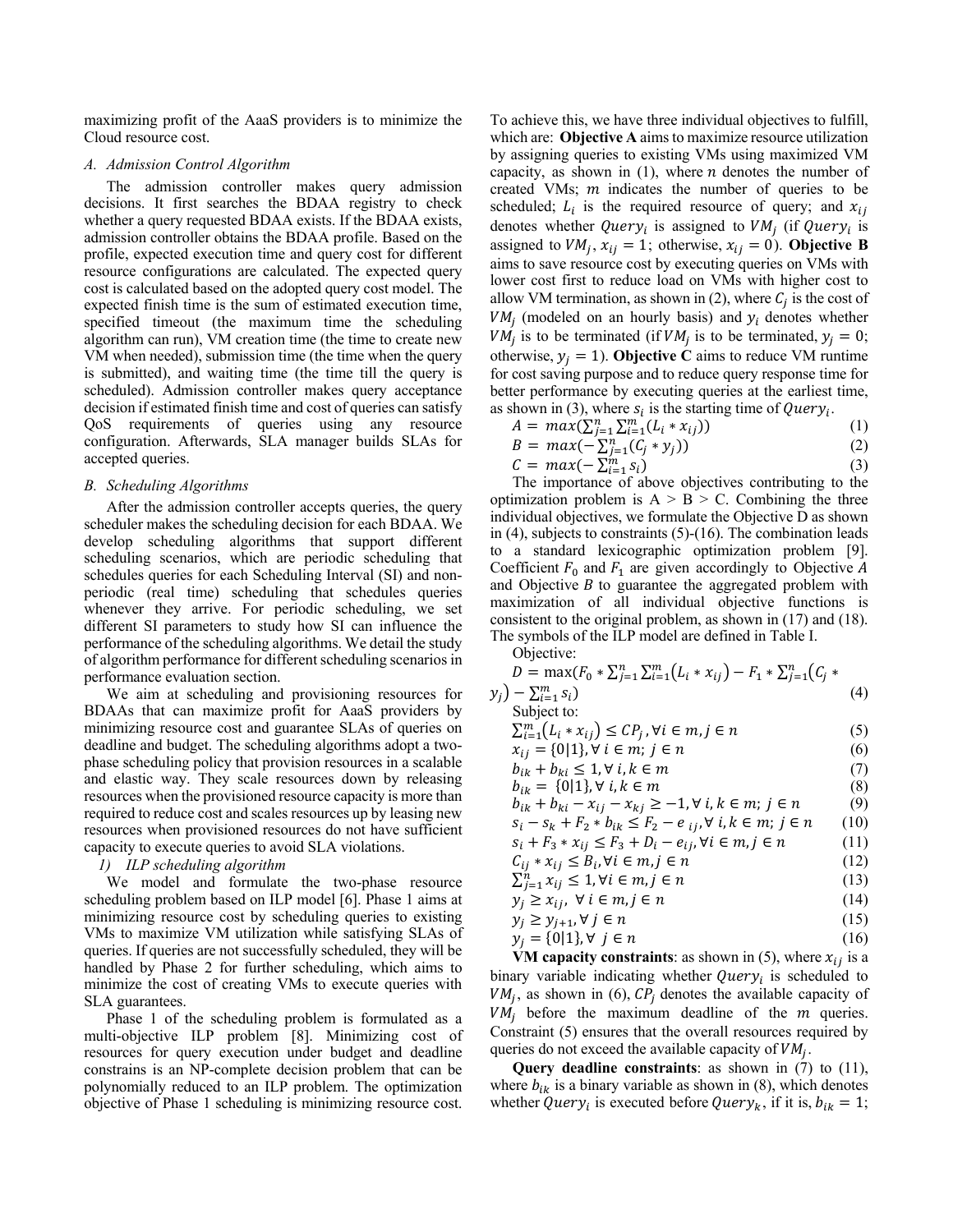otherwise,  $b_{ik} = 0$ . Constraint (7) is used to ensure the unique execution order of *Query<sub>i</sub>* and *Query<sub>k</sub>* by allowing maximum one of  $b_{ik}$  and  $b_{ki}$  to be 1. Constraint (9) restricts that Query<sub>i</sub> must be executed either before Query<sub>k</sub> or after Query<sub>k</sub> when they are executed on the same  $VM_i$ , which is derived from non-linear constraint (19). Constraint (19) ensures that if Query<sub>i</sub> and Query<sub>k</sub> are scheduled on  $VM<sub>i</sub>$ , either  $b_{ik} = 1$ ,  $b_{ki} = 0$  (*Query<sub>i</sub>* executes before *Query<sub>k</sub>*) or  $b_{ik} = 0$ ,  $b_{ki} = 1$  (*Query<sub>i</sub>* executes after *Query<sub>k</sub>*). Constraint (10) is derived from non-linear constraint (20), which is used to restrict if  $b_{ik} = 1$ , Query<sub>i</sub> should finish before Query<sub>k</sub> starts execution, where  $e_{ij}$  denotes the execution time of Query<sub>i</sub> on  $VM_i$  and  $F_2$  is a sufficient large constant satisfying (21). Constraint (11) is used to ensure that if Query, starts execution on  $VM_i$  at  $s_i$ , it should finish before its deadline  $D_i$ , derived from non-linear constraint (22), where  $F_3$  is a sufficient large constant satisfying (23).

| Symbol              | <b>Definition</b>                                                          |
|---------------------|----------------------------------------------------------------------------|
|                     | A specific query, Query <sub>i</sub>                                       |
| k                   | A specific query, $Query_k$                                                |
|                     | A specific VM, $VM_i$                                                      |
| m                   | The set of queries                                                         |
| n                   | The set of VMs                                                             |
|                     | The required resources of a query                                          |
| $x_{ij}$ / $x_{ki}$ | It indicates whether $Query_i/Query_k$ is assigned to $VM_i$               |
|                     | The cost of $VM_i$                                                         |
| $y_i$               | It indicates whether a $VM_i$ is to be terminated                          |
| $S_i / S_k$         | The starting execution time of Query <sub>i</sub> /Query <sub>k</sub>      |
| $CP_i$              | The available capacity of $VM_i$                                           |
| $b_{ik}$ / $b_{ki}$ | It indicates whether Query <sub>i</sub> executes before Query <sub>k</sub> |
| $e_{ii}$            | The execution time of Query <sub>i</sub> on $VM_i$                         |
| $D_i$               | The deadline of $Query_i$                                                  |
| $B_i$               | The budget of Query <sub>i</sub>                                           |
| $C_{ij}$            | The cost of executing Query <sub>i</sub> on $VM_i$                         |
| $z_j$               | It indicates whether a $VMj$ is to be created                              |

TABLE I. DEFINITION OF SYMBOLS

**Query budget constraint**: as shown in (12), where  $C_{ij}$  is the cost of executing Query<sub>i</sub> on  $VM_j$ . Constraint (12) is used to guarantee that execution cost of Query<sub>i</sub> on  $VM_i$  do not exceed its budget  $B_i$ .

**Query scheduling times constraint**: as shown in (13), which indicates that query can be either scheduled in Phase 1  $(\sum_{j=1}^n x_{ij} = 1)$  or not  $(\sum_{j=1}^n x_{ij} = 0)$ . If there is any query not scheduled in Phase 1, it is to be scheduled in Phase 2.

**VM termination constraints** are shown in (14) to (16), where  $y_i$  is a binary variable denotes whether  $VM_i$  is to be terminated, as shown in (16). Constraint (14) is used to guarantee when  $VM_i$  is to be terminated, a query should not be assigned to it, which constrains when  $y_j = 0$ ,  $x_{ij}$  must be 0 (*Query<sub>i</sub>* should not be assigned to  $VM_j$ ); when  $y_j = 1$ ,  $x_{ij}$ can be 0 or 1 (*Query<sub>i</sub>* can either be assigned to  $VM<sub>j</sub>$  or not). Constraint (15) is used to provide the priority of utilizing created VMs. Created VMs are input to ILP in a cost ascending list. Thus, (15) can allow the scheduler to use VMs with cheaper cost first, which allows load decreasing on VMs with higher cost to terminate VMs when they become idle for

cost saving. If VMs have the same price, the query scheduler first uses VMs in front of the VM list. Moreover, the scheduler checks periodically whether any VM is idle. If there is an idle VM, the scheduler further checks whether the VM is reaching the end of its billing period. If it is, the scheduler releases the VM to serve the objective of cost minimization.

$$
F_0 = \max(B + C) - \min(B + C) + 1
$$
 (17)  
\n
$$
F = \max(C) - \min(C) + 1
$$
 (18)

$$
F_1 = max(C) - min(C) + 1
$$
\n
$$
x_{ij} = 1 \frac{either}{b_{ik}} = 1, \, b_{ki} = 0 \quad \forall i, k \in m \, i \in n \quad (10)
$$

$$
x_{kj} = 1 \longrightarrow \begin{cases} b_{ik} = 1, & b_{kl} = 0 \\ b_{ik} = 0, & b_{ki} = 1 \end{cases}, \forall i, k \in m, j \in n \quad (19)
$$

$$
b_{ik} = 1 \Rightarrow s_i + e_{ij} \le s_k, \forall i, k \in m, j \in n
$$
 (20)

$$
F_2 \ge \max(s_i + e_{ij} - s_k) + 1, \forall \ i, k \in m, j \in n \tag{21}
$$

$$
s_i * x_{ij} \le D_i - e_{ij}, \forall i \in m, j \in n
$$
\n
$$
(22)
$$

$$
F_3 \ge \max(s_i + e_{ij} - D_i) + 1, \forall \ i \in m, j \in n \tag{23}
$$

Phase 2 of scheduling starts to scale resources up by creating VMs to execute queries that are not scheduled in Phase 1. The objective is to minimize VM cost with guaranteed SLAs in query execution, as shown in (24). Objective E is subjected to all constraints the same as in Phase 1, except constraint (13). Changed constraint is shown in (25), which is used to restrict that  $Query_i$  has to be scheduled to one of the newly created VMs for execution to avoid SLA violation. We use a greedy algorithm to decide the initial number of VMs of each VM type to input to Phase 2 of ILP algorithm. This ensures the capacity of input VMs is close to the required capacity of the optimal solution to avoid ILP taking long time to find a solution, which greatly reduces the algorithm running time of ILP. Given that input VMs obtained from the greedy algorithm have sufficient capacity to execute queries, to serve the cost minimization objective, ILP decides whether to create each of input VMs to execute queries, indicated by  $z_i$ . If  $z_i = 1$ , ILP creates input  $VM_i$ ; otherwise, ILP does not create the VM. After Phase 1 and Phase 2, all queries are successfully scheduled to VMs for execution.

$$
E = \min \sum_{j=1}^{n} (C_j * z_j)
$$
\n
$$
\sum_{i=1}^{n} (C_j + z_j)
$$
\n
$$
(24)
$$
\n
$$
(25)
$$

$$
\sum_{j=1}^{n} x_{ij} = 1, \forall i \in m, j \in n \tag{25}
$$

Based on the above formulation of the scheduling problem, we build the ILP scheduling algorithm. ILP algorithm first gets all accepted queries for each requested BDAA. In Phase 1, ILP schedules queries to existing VMs running the BDAA to maximize VM utilization and execute queries with SLA guarantees. Meanwhile, ILP tries to scale down VM resources to save resource cost and executes queries at the earliest time to achieve better performance. Afterwards, ILP takes scheduling actions based on returned scheduling solution. After Phase 1, if there are queries not scheduled, Phase 2 generates scheduling solutions by scaling up VM resources to execute queries with minimized resource cost and SLA guarantees. Then, ILP takes actions based on the returned scheduling solutions of Phase 2.

*2) Adapative Greedy Search (AGS) scheduling algorithm*  We propose the AGS scheduling algorithm, inspired by previous works [5, 7], which aims to find a cost-effective VM configuration to execute queries while satisfying SLAs of queries by applying a greedy search heuristic. For each BDAA, in Phase 1 of scheduling, the AGS algorithm first gets queries requesting the BDAA and the created VMs running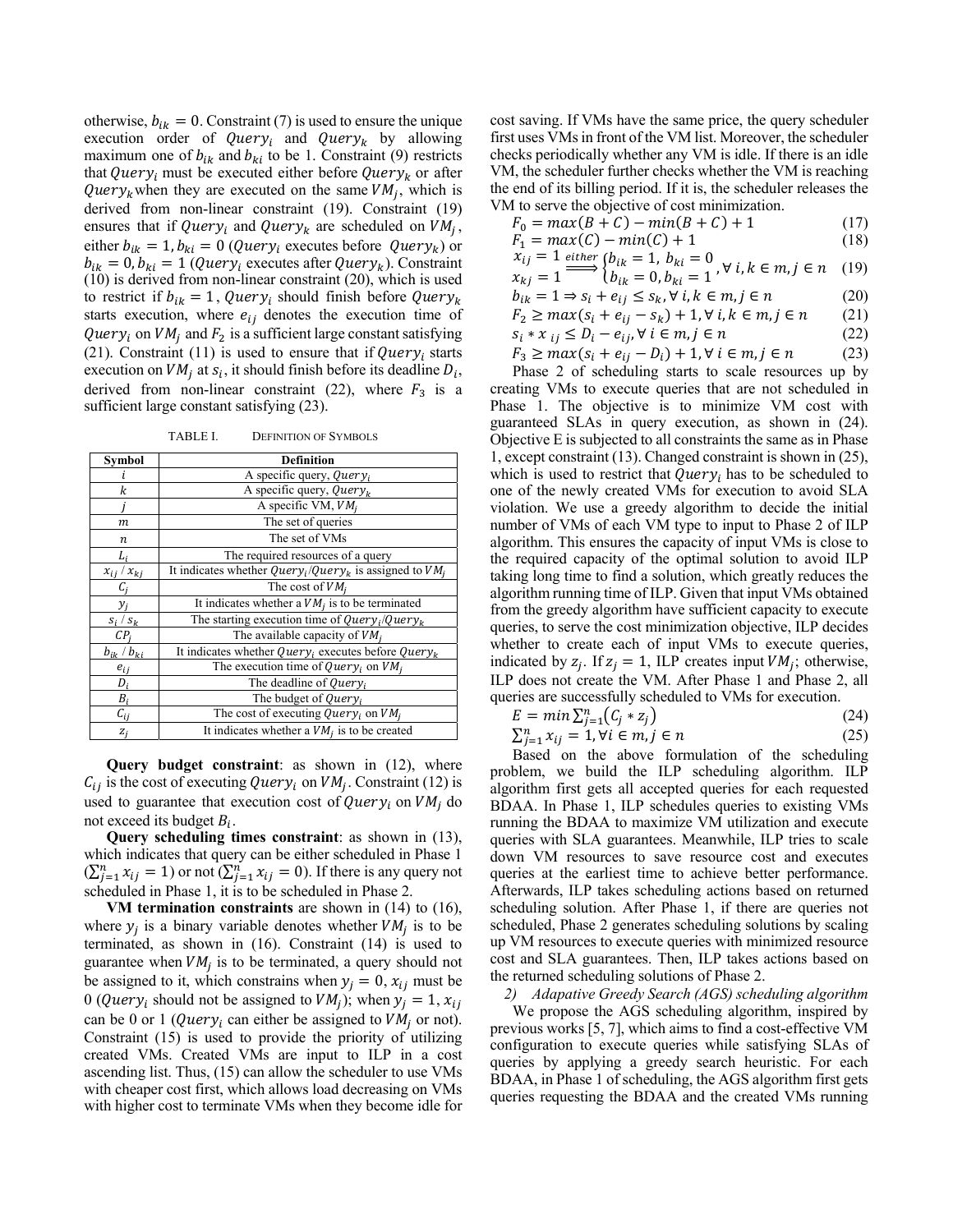the requested BDAA. If the BDAA is requested for the first time, one initial VM is created. AGS first tries to use all existing VMs to execute accepted queries, as shown in Lines 1-9 of the pseudo code below. AGS schedules all queries based on the urgency of deadline, which is represented by Scheduling Delay (SD). SD is the difference between deadline and expected finish time of the query. AGS first sorts queries based on SD in an ascending order for scheduling; then, AGS tries to assign each query to a VM that can satisfy its SLAs and gives it the Earliest Starting Time (EST). We name this scheduling method as the SD-based method.

# **AGS scheduling algorithm**

Input: accepted queries and current VM configuration Output: query scheduling solution and new VM configuration 1: **for** each BDAA ∈ requested BDAA list 2: queries  $\leftarrow$  get accepted query list of BDAA 3:  $\overline{V}$ Ms  $\leftarrow$  get running VM list of BDAA 4: **if** size(queries)  $> 0$ 5: create initial VM for BDAA if it is firstly requested 6: queries  $\leftarrow$  sort queries based on SD 7: **for** each query ∈ queries 8: do Phase 1 schedule to assign query to VM<sub>EST</sub> that can satisfy its SLAs and update EST of VM<sub>EST</sub> 9: **end for** 10: queries  $\leftarrow$  get queries not scheduled if they exist 11: **if** queries contains at least one query do Phase 2 schedule 12: CMs  $\leftarrow$  get all possible configuration modifications 13: continue<sub>SEARCH</sub>  $\leftarrow$  true 14: iteration<sub>N</sub>  $\leftarrow$  0 15: iteration<sub>2N</sub>  $\leftarrow$  0 16: Cost(AGS) $\text{cheapest} \leftarrow \text{a constant which is sufficient large}$ 17: **while** continueSearch is true or iteration<sub>2N</sub>  $> 0$ 18: iteration $N^{++}$ 19: iteration<sub>2N</sub>--20: **for** iterator  $\leftarrow$  CMs; iterator has next CM 21: CM<sub>1</sub>  $\leftarrow$  get next CM from iterator 22: **while** iterator has next CM 23: CM<sub>2</sub>  $\leftarrow$  get next CM from iterator 24:  $C_1 \leftarrow$  get new VM configuration by applying CM<sub>1</sub> 25:  $C_2 \leftarrow$  get new VM configuration by applying CM<sub>2</sub> 26: Cost(AGS)<sub>1</sub>  $\leftarrow$  calculate cost of C<sub>1</sub> based on SD 27: Cost(AGS)<sub>2</sub>  $\leftarrow$  calculate cost of C<sub>2</sub> based on SD 28:  $C \leftarrow$  choose from  $C_1$  and  $C_2$  for cheaper Cost(AGS) 29:  $Cost(AGS)_C \leftarrow$  cheaper Cost(AGS) 30: **end while** 31: **end for**  $32$ : **if** Cost(AGS) $<$  Cost(AGS) $<$ HEAPEST, 33:  $C_{\text{CHEAPEST}} \leftarrow C$ ; 34:  $Cost(AGS)_{CHEAPEST} \leftarrow Cost(AGS)_{C}$ 35: end **if** 36: **else** 37: continues  $\epsilon$  false 38: iteration<sub>2N</sub>  $\leftarrow$  2 \* iteration<sub>N</sub> 39: **end else**  40: **end while** 41: adopt CCHEAPEST and take according scheduling actions 42: **end if**  43: **end if** 44: **end for**

After Phase 1, if there still are some queries not scheduled due to QoS constraints on deadline and budget, AGS starts Phase 2 of scheduling to find a cost-effective VM configuration to create new VMs for query execution, as shown in Lines 10-40. The set of all possible VM configurations for a requested BDAA is represented by a directed acyclic graph, *Configurations* =  $(N, E)$ , where N is a set of nodes and  $E$  is a set of edges. A node is a possible VM configuration  $C_i$ . An edge  $(C_i, C_{i+1})$  indicates VM configuration  $C_{i+1}$  can be obtained from VM configuration  $C_i$  by applying a Configuration Modification (*CM*). The number of VM types available in the AaaS platform determines the number of possible  $CMS$ . The  $CMS$  are adding the cheapest VM, adding a more expensive VM, adding a next more expensive VM if it exists, till adding the most expensive VM.

Firstly, AGS gets all possible CMs and iteratively apply each CM on current resource configuration to generate a new configuration. Then, the cost manager calculates  $Cost(AGS)<sub>1</sub>$ and  $Cost(AGS)$ <sub>2</sub> of resource configurations  $C_1$  and  $C_2$  in the following way: for each configuration, the scheduler applies the SD-based method to schedule queries. Then the cost manager calculates the cost of the scheduling solution, which is the sum of resource cost and penalty cost. The penalty cost is set to a sufficiently high value that generates high  $Cost(AGS)$  for SLA violations. This causes AGS selecting a cheaper resource configuration without violating SLAs of queries. In each search iteration, AGS selects the configuration C that gives cheapest  $Cost(AGS)_c$ . Then, AGS compares  $Cost(AGS)_c$  with the cheapest  $Cost(AGS)_{cheapest}$ generated thus far. If the  $Cost(AGS)_c$  is cheaper, the cheapest configuration  $C_{cheapest}$  is set as C while the cheapest cost  $Cost(AGS)_{cheapest}$  is set as  $Cost(AGS)_c$ . AGS scheduling algorithm continues these steps until it finds the first local optimal configuration using N iterations (  $iteration<sub>N</sub>$ ). Afterwards, it continues exploring for another 2N iterations (*iteration*<sub>2N</sub>) to see whether it can find another local optimal configuration that can give a cheaper  $Cost(AGS)$ . The cheapest configuration found after these 3N iterations is chosen. Finally, the scheduling solutions are adopted to execute queries, as shown in Line 41.

#### *3) Adaptive ILP (AILP) scheduling algorithm*

ILP can find the optimal solution for the scheduling problem. However, as an optimization algorithm, the Algorithm Running Time (ART) of ILP increases quickly as the input size grows, which might lead to deadline violations when ILP takes a long time to find scheduling solution. In case that an unexpected large number of queries arrive, to avoid the risk of violating deadline in such situation, we integrate AGS and ILP to form a new scheduling algorithm, which is AILP.

AILP works in the following way: it first utilizes ILP to make scheduling decision and specifies a timeout for ILP to give scheduling solution to limit the ART of ILP. When timeout is reached, if feasible integer linear programming solution is found (which may not be the optimal one), ILP returns the suboptimal solution. If no feasible solution is found, ILP only returns the timeout. After the scheduling of ILP, if there is any query that is not successfully scheduled,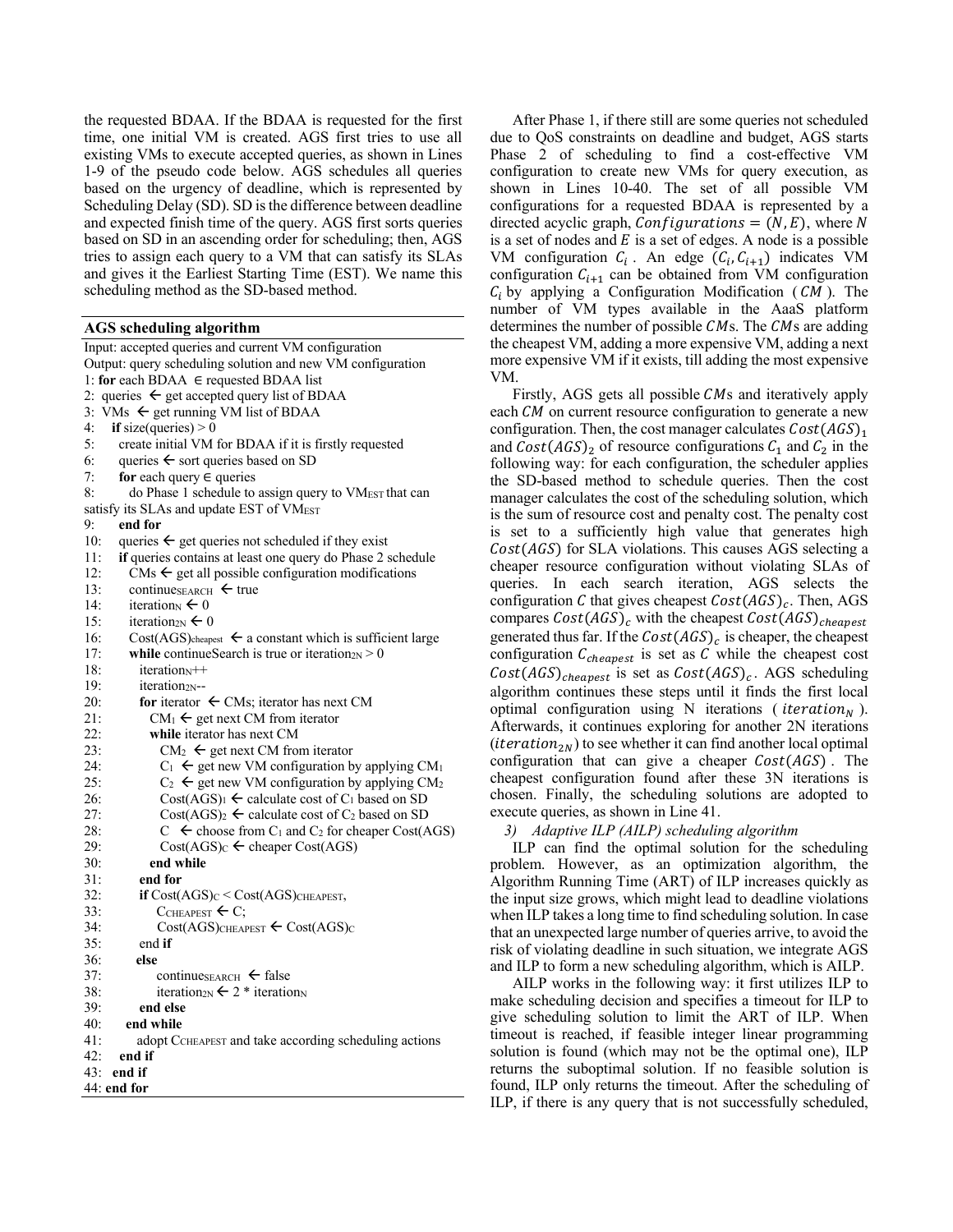AILP utilizes AGS as the alternative scheduling algorithm to make scheduling decision to avoid SLA violations. The reason that AILP utilizes ILP at the first place to give scheduling decisions is to maximize profit and guarantee SLAs. Only if timeout of ILP is reached, to avoid deadline violations that can lead to user dissatisfaction and additional penalty cost, AILP utilizes AGS as an alternative scheduling algorithm. In this way, AILP serves as the best solution to make scheduling decisions for the purposes of profit maximization and SLA guarantee while overcoming the ART limitation of ILP, which is utilized as the scheduling algorithm for the AaaS platform.

#### IV. PERFORMANCE EVALUATION

To evaluate the proposed admission control and scheduling algorithm, we build the framework of AaaS in CloudSim [10], which is a discrete event simulator. CloudSim enables repeatable and controllable experiments and offers comprehensive environment for resource scheduling and provisioning studies. We conduct experiments on the AaaS framework to evaluate the effectiveness and efficiency of the proposed admission control and resource scheduling algorithm for SLA guarantee, profit enhancement, and cost saving. ILP and AGS are utilized as baseline algorithms for the evaluation of AILP scheduling algorithm.

#### *A. Resource Configuration*

We simulate a datacenter that consists of 500 physical nodes. Each node has 50 CPU cores, 100GB memory, 10TB storage, and 10GB/s network bandwidth. We simulate five types of memory optimized VMs, which are based on Amazon EC2 VM model and managed by the resource manager. The VMs are r3.large, r3.xlarge, r3.2xlarge, r3.4xlarge, and r3.8xlarge, as shown in Table II [11]. VMs in Amazon EC2 are charged by an hourly basis with unit of dollar/hour. The unit for memory is GiB while for storage is GB.

| Type          | vCPU | <b>ECU</b> | <b>Memory</b> | <b>Storage</b> | Cost  |
|---------------|------|------------|---------------|----------------|-------|
| r3.large      | 2    | 6.5        | 15            | 32 SSD         | 0.175 |
| r3.xlarge     |      | 13         | 30.5          | 80 SSD         | 0.350 |
| $r3.2x$ large |      | 26         | 61            | 160 SSD        | 0.700 |
| $r3.4x$ large | 16   | 52         | 122           | 320 SSD        | 1.400 |
| r3.8xlarge    | 32   | 104        | 244           | 640 SSD        | 2.800 |

TABLE II. VM CONFIGURATION

### *B. Workload*

The workload generated in this study is based on the Big Data Benchmark [12], which runs query applications using different data analytic frameworks on large datasets with given data size, data type, and data location. The benchmark uses Amazon EC2 VMs and details query processing time and the VM configurations. Based on the information, resource requirements of queries requesting different BDAAs under different resource configurations are modeled in CloudSim. Each query request contains the following information: **Query submission time** is generated using a Poisson process with 1 minute mean Poisson arrival interval. **Query class** contains 4 types, which are: scan query, aggregation query, join query, and User Defined Function (UDF) query. **BDAAs**:

in our experiment, 4 types of BDAAs are considered, which are built on Impala (disk) (BDAA<sub>1</sub>), Shark (disk) (BDAA<sub>2</sub>), Hive (BDAA3), and Tez (BDAA4). **Query resource** is modeled based on the resource requirements of queries. As the performance of queries vary, we model 10% performance variation by introducing a variation coefficient [13], which is generated from a Uniform Distribution with upper bound 1.1 and lower bound 0.9. **Query user**: we simulate 50 users who submit queries and request for BDAAs. **Query deadline** is generated as the benchmark does not contain QoS requirements on deadline (the same for budget). Two types of deadline are considered, tight deadline and loose deadline. Tight deadline is generated using a Normal Distribution (3, 1.4), where 3 represents that the mean deadline of a query is 3 times of its processing time and 1.4 represents the standard deviation. Loose deadline is generated similarly using a Normal Distribution (8, 3) [14]. **Query budget** contains tight budget and loose budget. Tight budget is generated using a Normal Distribution (3, 1.4) while loose budget is generated using a Normal Distribution (8, 3).

#### *C. Result Analysis*

We generate an approximate 7 hours query workload that contains 400 queries. The requested BDAAs by queries are managed by the BDAA manager. We use lp\_solve 5.5 [15] as the integer linear programming solver. Queries whose QoS requirements on deadline and budget can be satisfied are admitted by admission controller. To avoid deadline violation and ensure the performance of queries, the number of queries assigned to VMs by the query scheduler is less than the number of VM cores to avoid time sharing between queries as time sharing may cause deadline violations. To evaluate the effectiveness and efficiency of the admission and scheduling algorithm, we conduct the following studies:

*1) Admission control and SLA guarantee:* 

We conduct the real time scheduling and periodic scheduling by varying SI from 10 to 60 (unit: minute) to evaluate the effectiveness of the admission control algorithm. The results are shown in Table III, where SQN is the submitted query number, AQN is the accepted query number, and SEN is the successfully executed query number.

TABLE III. QUERY NUMBER INFORMATION

| Number     | Real | Periodic |           |     |     |     |     |
|------------|------|----------|-----------|-----|-----|-----|-----|
|            | Time | 10       | <i>20</i> | 30  | 40  | 50  | 60  |
| SQN        | 400  | 400      | 400       | 400 | 400 | 400 | 400 |
| <b>AQN</b> | 336  | 317      | 299       | 287 | 274 | 261 | 252 |
| <b>SEN</b> | 336  | 317      | 299       | 287 | 274 | 261 | 252 |

We calculate the acceptance rate based on the obtained results. For real time scheduling, the rate is 84.0%, while for periodic scheduling of SI from 10 to 60, the rate is 79.3 %, 74.8 %, 71.8 %, 68.5 %, 65.3 %, and 63. 0%. As the SI increases, the acceptance rate of queries decreases due to deadline constraints. Short SI is recommended as more queries can be admitted to increase user satisfaction and enlarge market share. We can see that all accepted queries are successfully executed with SLA guarantees, which helps to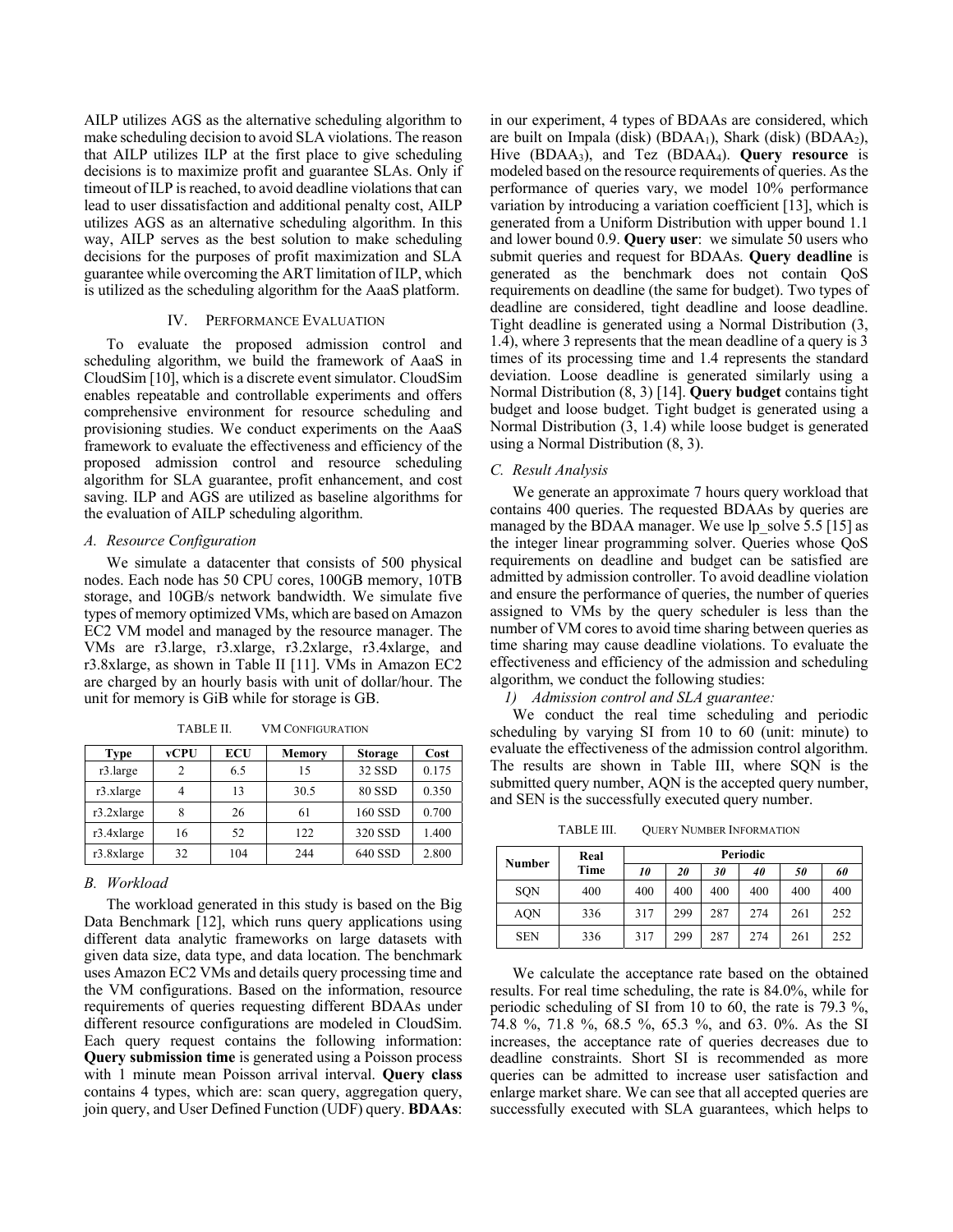increase the reputation of AaaS providers. Obtained results show the effectiveness of the admission control algorithm in query admission.

#### *2) Cost saving and profit enhancement*

In this study, we evaluate the efficiency of AILP, ILP, and AGS scheduling algorithms in cost saving and profit enhancement. AILP is an integration of AGS and ILP, it first utilizes ILP to find scheduling solution and only switches to AGS when no feasible solution is returned by ILP within specified scheduling timeout to avoid potential deadline violations. When timeout of AILP is reached, we record the data to show the contribution of ILP and AGS in generating the scheduling solution of AILP. For periodic scheduling using ILP, we only record the scheduling solutions that are given within the SI. As scheduling solutions exceeding the SIs are not applicable, from this paragraph on, we do not include ILP in algorithm comparison for simplicity purpose. Obtained results are shown in Fig. 2. We note that for real time scheduling and periodic scheduling with SI=10 and SI=20, ILP algorithm can schedule queries within the specified timeout. This indicates that scheduling decisions of AILP for these SIs are optimal and are given by ILP. For SI=30 and SI=40, in some SIs, scheduling timeout of ILP is reached, which indicates the solution given by AILP might be suboptimal. For SI=50 and SI=60, AGS is utilized along with ILP to contribute to the scheduling solution of AILP. Based on the obtained results, we can know that, for real time scheduling, the resource cost of AILP is 7.3% less than AGS, while for periodical scheduling with SI from 10 to 60, resource cost generated by AILP is 11.3%, 9.3%, 4.8%, 4.4%, 5.4%, and 4.3% less than AGS.



Figure 2. Resource Cost of AGS, AILP, and ILP

The resource configuration to execute the query workload is shown in Table IV. Results show that, for all scheduling scenarios, AILP can efficiently reduce the numbers of VMs that are used. The observation is consistent with the Objective B and Objective E, as shown in (2) and (24), and constraint (15). ILP uses cheaper VMs at first if they are available; then, for the same VM type, ILP first uses VMs in the front of the VM queue. This leads to cheaper resource cost and higher resource utilization, which also leads to less VM creations. Creating less VMs is beneficial as it takes several minutes to boot VMs and make VMs online. We use 97 seconds as VM configuration time in our experiment [16]. Creating more VMs will cause more delay to serve requests, which may cause deadline violations and lead to higher resource cost. Thus, less VM creations can better benefit our objective of SLA guaranteeing and cost saving. Results show that the VM types utilized by AILP and AGS are r3.large and r3.xlarge while other types of r3.2xlarge, r3.4xlarge, and r3.8xlarge are not utilized. We find the reason that, indicated by Table II, there is no pricing advantages to use VMs with larger capacity as the capacity of VM increases, the price increases proportionally. Since VMs is not always fully utilized and creating VMs with higher capacity leads to higher resource cost, expensive VMs are not given the priority for utilization.

TABLE IV. RESOURCE CONFIGURATION

| <b>Scheduling Scenario</b> |           | AGS                | AILP               |  |
|----------------------------|-----------|--------------------|--------------------|--|
| <b>Real Time</b>           |           | $58 * r3$ . large  | $23 * r3$ . large  |  |
| <b>Periodic</b>            | $SI=10$   | $48 * r3$ . large  | $23 * r3$ . large  |  |
|                            | $SI=20$   | $27 * r3$ . large  | $22 * r3$ . large  |  |
|                            | $SI = 30$ | $32 * r3$ . large  | $22 * r3$ . large  |  |
|                            | $SI = 40$ | $28 * r3$ . large, | $22 * r3$ . large  |  |
|                            |           | $2 * r3$ . xlarge  |                    |  |
|                            | $SI = 50$ | $28 * r3$ . large  | $17 * r3$ . large, |  |
|                            |           |                    | $2 * r3$ . xlarge  |  |
|                            | $SI = 60$ | $21 * r3$ . large, | $16 * r3$ . large, |  |
|                            |           | $4 * r3$ . xlarge  | $2 * r3$ . xlarge  |  |

Profit gained by AILP and AGS is shown in Fig. 3. We notice that for both real time scheduling and periodic scheduling, AILP performs significantly better than AGS in profit enhancement. For real time scheduling, profit gained by AILP is 11.4% more than AGS. For periodic scheduling of SI from 10 to 60, profit gained by AILP is 19.8%, 15.2%, 7.9%, 6.7%, 8.2%, and 6.1% more than AGS.



Figure 3. Profit of AILP and AGS

For real time scheduling, profit created by AILP and AGS is relatively high as more queries are admitted that leads to higher query income. The profit decreases when the real time scheduling is switched to the periodic scheduling with  $SI=10$ as more queries are rejected, which decreases the query income. With the continuous increase of SI, as more queries are scheduled during each SI, AGS and AILP can make better scheduling decisions to provision resources and schedule queries to VMs, which increases the profit. For AGS with SI from 10 to 60, we notice the overall increasing trend of profit is relatively obvious comparing to AILP. For AILP, we notice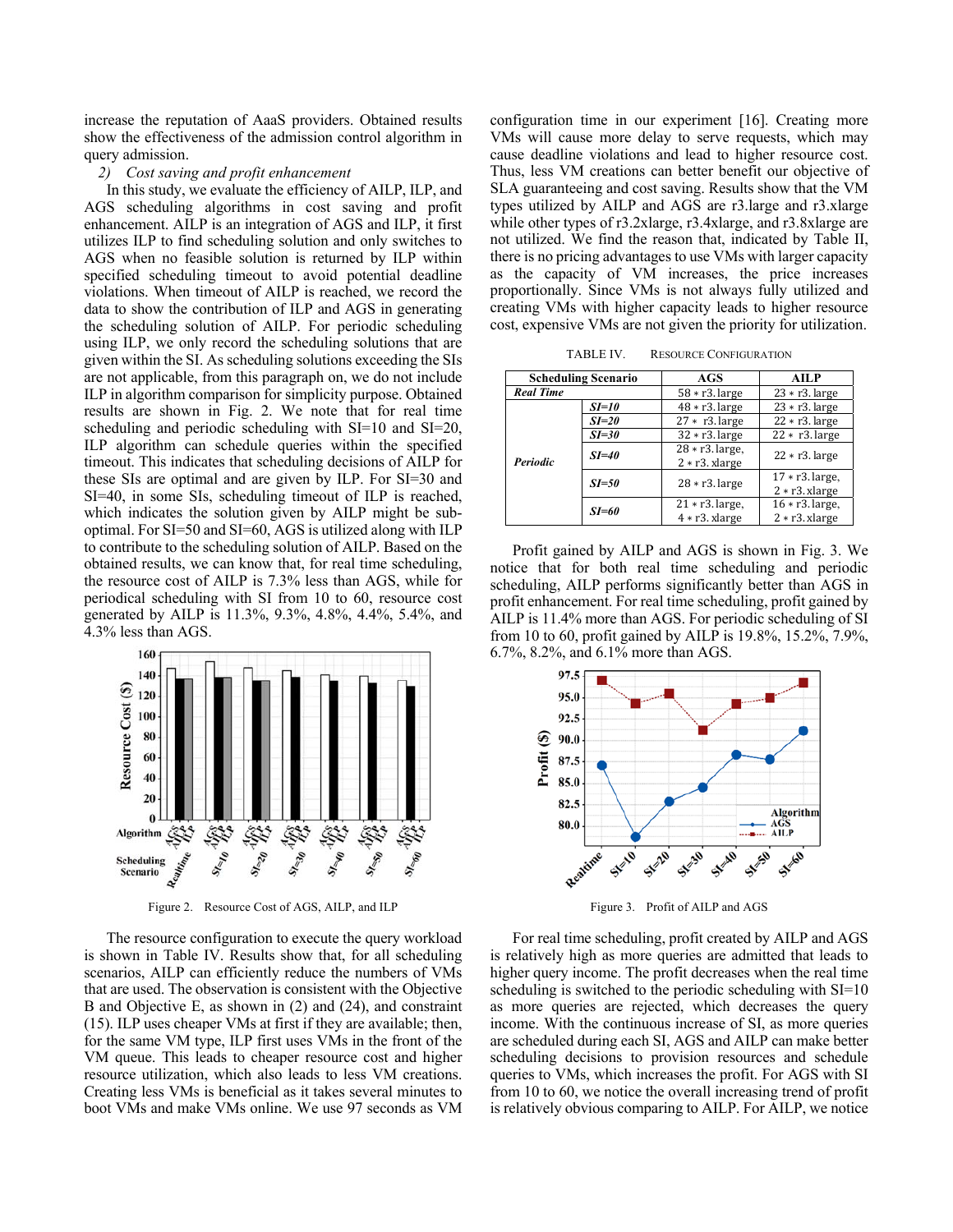that profit increases when SI increases from 10 to 20. However, when SI increases from 20 to 30, the profit drops as AILP returns sub-optimal solutions in some SIs when timeout is reached. We further notice that when SI increases from 30 to 40, the profit starts increasing again, which indicates that AILP can give higher cost saving to create higher profit even though the query income is decreased when more queries are rejected. When SI of AILP increases from 40 to 50 and from 50 to 60, the profit keeps increasing as more queries are scheduled that leads to better scheduling decisions. For SI=50 and SI=60, the solutions of AILP are given by integration of ILP and AGS, as for some SIs, AGS are utilized when feasible solutions are not given by ILP, which weakens the profit enhancement and cost saving advantages of ILP.

 As shown in Fig. 4, for all scheduling scenarios, the median resource cost for AILP is \$135.3 while for AGS is \$145.4, which shows AILP gives 7.5% higher cost saving regarding median resource cost. The median profit made by AILP is \$95.0 while by AGS is \$87.0, which shows AILP creates 9.2% higher median profit than AGS. Results also show that the mean resource cost generated by AILP is \$135.3, which is 6.7% less than AGS while the mean profit created by AILP is \$94.9, which is 10.6% higher than AGS.



Figure 4. Profit and Resource Cost of AILP and AGS

All of the obtained results show that AILP generates less resource cost and creates higher profit comparing to AGS, which proves the efficiency of AILP in achieving the cost saving and profit enhancement objectives. For real time scheduling, the benefit is that more queries can be accepted for higher profit, while the drawback is that frequent scheduling consumes more computing resources. Thus, real time scheduling is not applicable when load of queries is high. For periodic scheduling, the more queries are collected, the better scheduling decisions can be made to save more resource cost and create higher profit. However, the drawback is that the longer the SI is, the more queries are rejected due to deadline constraints. This causes customer dissatisfaction due to higher request rejection rate, which also leads to reduction of market share. Therefore, long SI is not recommended even more resource cost can be saved. In order to achieve higher cost saving and profit enhancement, while at the same time accept more queries to serve more users for larger market share and higher user satisfaction, periodic scheduling with SI=20 is the best solution to execute the query workload.

We further study the performance of AILP and AGS in profit enhancement and cost saving for different BDAAs using SI=20. Results are shown in Fig. 5. We notice that resource cost and profit vary for different BDAAs, which is caused by variation of the number of accepted queries and their required resources. For different queries, query execution time can vary from minutes to hours. Resource cost generated by AILP is 1.9%, 2.4%, 15.5%, and 3.3% less than AGS for BDAA1, BDAA2, BDAA3, and BDAA4. Accordingly, the profit created by AILP is 3.5%, 4.3%, 26.2%, and 4.8% higher than AGS. All the obtained results show AILP can generate less resource cost and create higher profit for each BDAA that further prove that AILP can better serve the cost saving and profit enhancement objectives.



Figure 5. Profit and Resource Cost of BDAAs for SI=20

*3) Study of algorithm performance based on C/P metric* 

We use the C/P metric [5] to evaluate the performance of AILP and AGS. C/P is the quotient of resource cost and workload running time. Smaller C/P value indicates better performance of the scheduling algorithm. We can see that AILP has smaller C/P values for all scheduling scenarios, which indicates that AILP performs better than AGS, as shown in Fig. 6.



Figure 6. C/P of AILP and AGS

We use periodic scheduling with SI=20 as an example. For SI=20, results show that to execute the query workload, AILP uses 156.5 hours that is 78.9% longer than AGS and generates \$135.3 resource cost that is 9.3% less than AGS. This leads to a smaller C/P value of 0.9 for AILP, comparing to larger C/P value of 1.7 for AGS. For AGS, we notice that the trend of C/P keeps decreasing while SI increases, which indicates that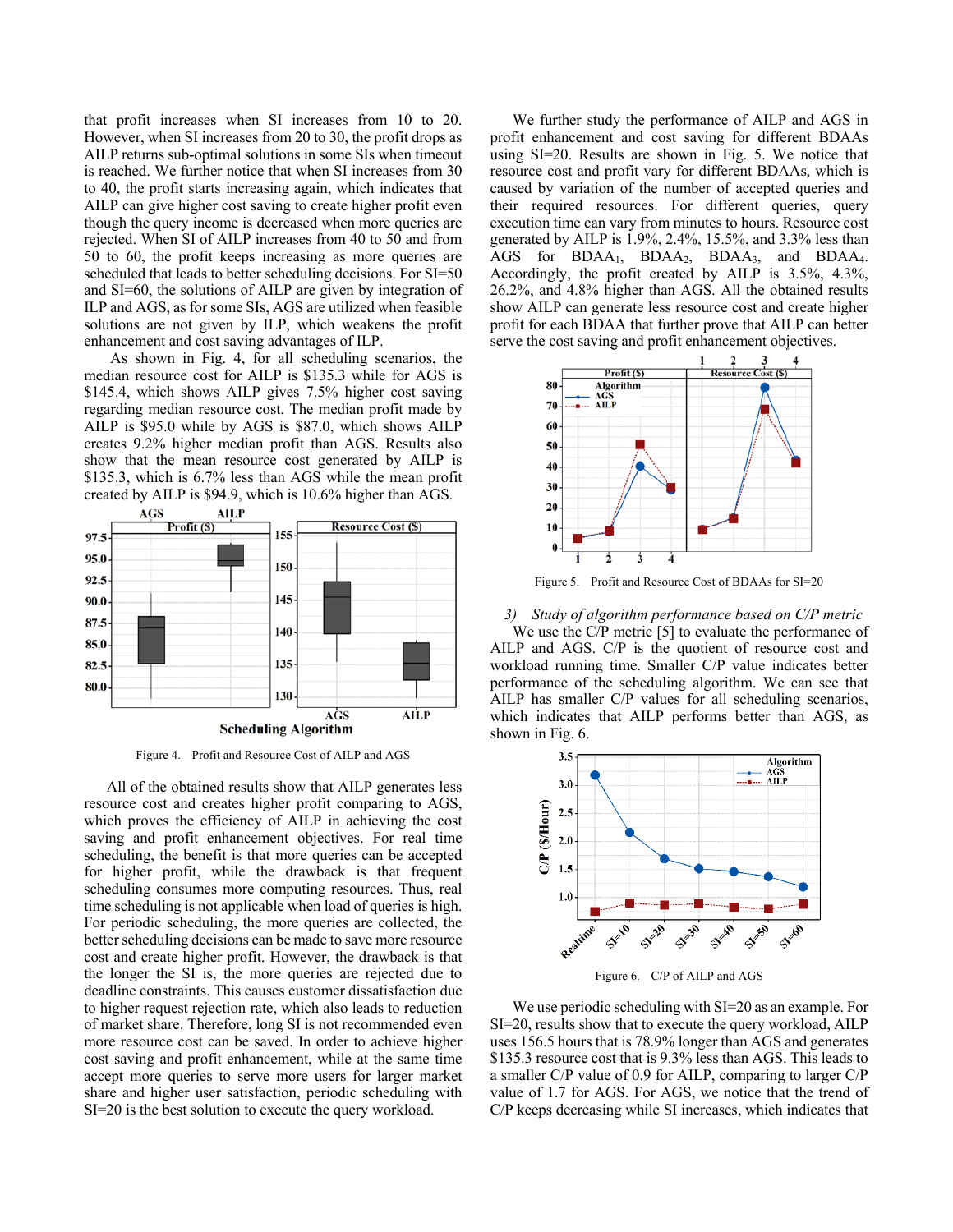AGS performs better when more queries are scheduled in each SI. For AILP, the trend of C/P fluctuates as the scheduling solution returned by AILP is an integration of ILP and AGS.

*4) Study of ART* 

We record the ART for AILP and AGS to execute the query workload, as shown in Fig. 7. For real time scheduling, a query is scheduled based on its arrival. There is one query that is scheduled each time by AGS and AILP. Thus, ART is not a limitation factor. For periodic scheduling, variation of SI leads to variation of the number of queries to be scheduled in each SI. To avoid deadline violations when the number of queries is large, a scheduling timeout is set to limit the ART. The maximum value of the timeout is limited to 90% of SI to ensure that sufficient time is left for AGS to give scheduling solution when no feasible solution is given by ILP.



Figure 7. ART of AILP and AGS

We made efforts to reduce the ART of ILP by utilizing two greedy algorithms to decide the input of VMs to Phase 1 and Phase 2 of ILP scheduling algorithm, which ensures that the given VMs have sufficient capacity to execute queries; meanwhile, the given number of VMs is close to the number of VMs of the optimal solution. In this way, ILP does not need to search large solution space, which greatly reduces the ART of ILP. For different query workload, SI can be adjusted to a suitable value based on the arrival rate of queries to allow AILP algorithm generating scheduling solutions to better achieve cost saving and profit enhancement objectives.

Results show that  $ART_{AILP}$  is longer than  $ART_{AGS}$  for all scheduling scenarios. For periodical scheduling, AGS takes milliseconds to give a scheduling decision for each SI and ARTAGS increases when SI increases. However, the increasing rate of ART<sub>AGS</sub> is not as rapid as ART<sub>AILP</sub>. For AILP, the increasing rate of ARTAILP decreases while SI increases as the ART cannot exceed the scheduling timeout, which is a constant value. Obtained results show that ART is not the limiting factor for AILP to serve as the scheduling algorithm of the AaaS platform as it can give scheduling solution within each SI. However, it is not recommended to use long SI. As the longer the SI is, the more requests with tight deadline are rejected by the admission controller, which is not consistent with the profit maximization objective of the AaaS platform. Moreover, it also decreases the user satisfaction and reduces the market share of AaaS providers.

#### V. RELATED WORK

Our research focuses on provisioning effective and efficient algorithms to support the AaaS platform to deliver on-demand AaaS for various domains of users with SLA guarantees and at lower cost in order to enhance profit, enlarge market share, and improve user satisfaction. We compare our work with the most related works with respect to various parameters, as summarized in Table V.

TABLE V. RELATED WORK

| Parameter                                  | <b>Related Work</b> |     |     |      |      |      | Our  |
|--------------------------------------------|---------------------|-----|-----|------|------|------|------|
|                                            | [4]                 | 151 | 171 | /171 | [18] | [19] | Work |
| <b>AaaS</b>                                | Y                   | N   | N   | Y    | N    | N    | Y    |
| Cost saving                                | Y                   | Y   | Y   | Y    | Y    | Y    | Y    |
| Profit enlarging                           | N                   | N   | N   | N    | N    | N    | Y    |
| <b>SLA</b> guarantee                       | Y                   | N   | Y   | Y    | Y    | N    | Y    |
| <b>Admission</b> control                   | N                   | N   | Y   | N    | N    | N    | Y    |
| <b>Budget</b>                              | N                   | N   | N   | N    | Y    | Y    | Y    |
| <b>Deadline</b>                            | N                   | N   | N   | Y    | Y    | Y    | Y    |
| Scalable and elastic<br>resource provision | N                   | Y   | Y   | Y    | N    | Y    | Y    |

Y: covered; N: not covered

Sun et al. [4] propose a general-purpose analytic framework to provision cost-effective analytic solution with multi-tenancy support. They propose an SLA customization mechanism to satisfy diverse QoS requirements of tenants. However, their work does not consider admission control; thus, SLAs are at risk of violations. Moreover, they do not address resource scheduling algorithms with SLA guarantees on deadline and budget and also do not address profit enhancement purpose of AaaS providers.

Mian et al. [5] focus on resource provisioning for data analytic workloads in a public Cloud that aims to determine the most cost-effective resource configuration using greedy search heuristic. Their work schedules queries for one application, which does not serve general data analytic purpose. Moreover, the SLA they considered is average query response time and SLA violation is allowed for a cheaper resource cost, which is different from our SLA guaranteeing perspective. We believe that SLA violations can significantly decrease user satisfaction and reputation of AaaS providers. Therefore, SLA violations should be avoided.

Garg et al. [7] manage resources for heterogeneous workload in a datacenter. They focus on resource scheduling problem for mixed workloads instead of data analytic workloads. They propose an admission control and resource scheduling algorithm, which considers deadline-constrained scheduling while we consider budget-constrained scheduling as well, which is the market feature of delivering analytics as a service in Cloud computing environments. Zulkernine et al. [17] propose the conceptual architecture of Cloud-based Analytics as a Service, which does not consider admission control. Their work focuses on data analytics for workflow applications.

Scheduling and resource provisioning for MapReduce tasks is a well-explored area, which targets at a specific application model and does not serve general data analytic